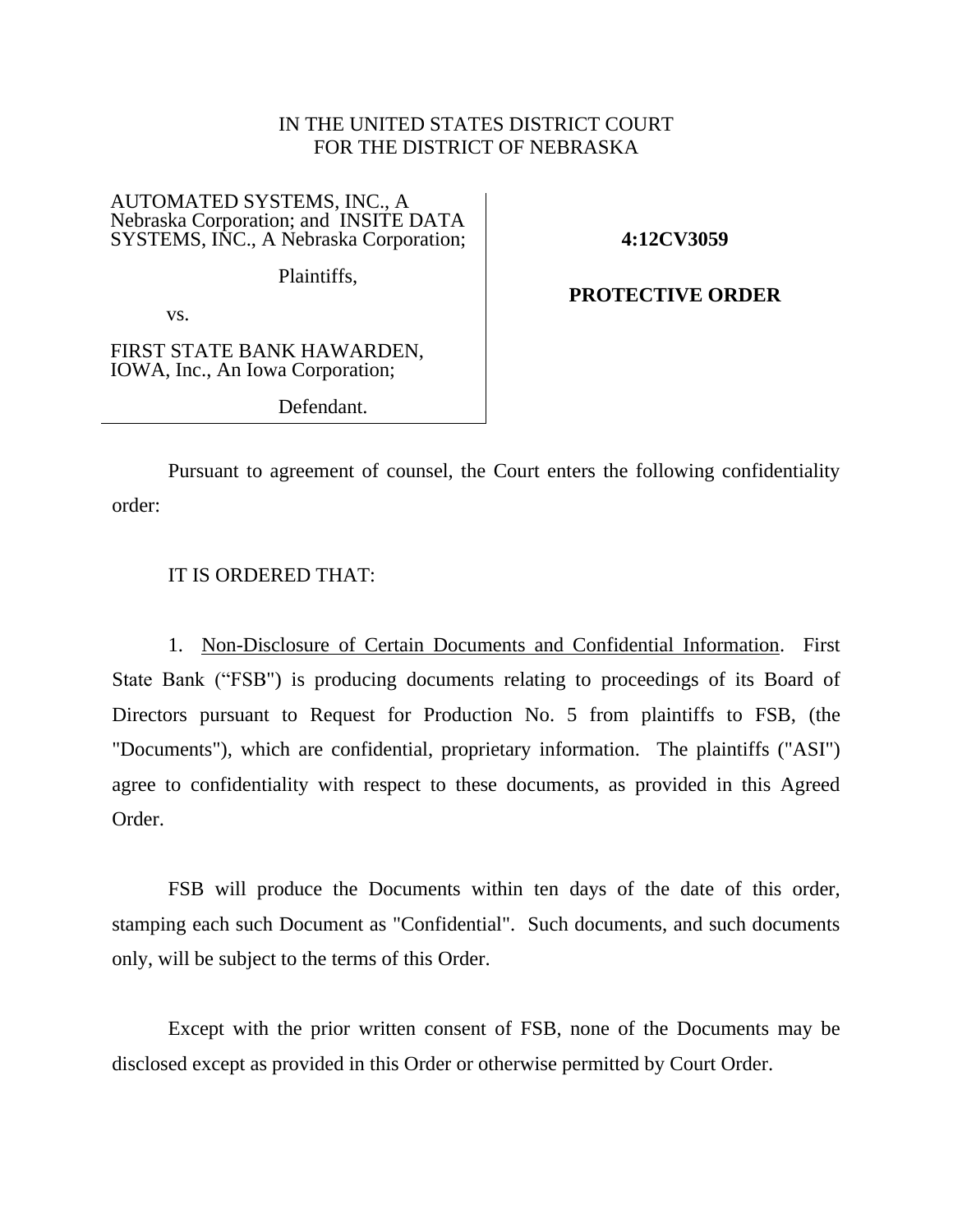2. Permissible Disclosures. A Document may be disclosed for legitimate purposes of this case to counsel for the parties who are actively engaged in the conduct of this litigation; to the partners, associates, secretaries, paralegal assistants, and employees of such an attorney to the extent reasonably necessary to render professional services in the litigation; to persons with prior knowledge of the Documents of the information contained therein, and their agents; and to the Court officials involved in the litigation (including court reporters, persons operating video recording equipment at depositions, and any special master appointed by the Court), subject to the obligation of nondisclosure set forth above.

The Documents may also be disclosed to outside consultants or experts employed by the Plaintiff with respect to this litigation.

Any persons to whom the Documents are disclosed, shall be subject to the terms of this Order. Counsel shall be responsible to inform all persons to whom the Documents are disclosed, of the terms of this Order and their obligation to abide by it. Prior to disclosure to any person who is not a staff member under counsel's direct control, counsel shall obtain a written agreement whereby the recipient of the Document agrees to be bound by the terms of this Order.

3. Filing. All Documents filed with the Court shall be filed as restricted access documents in the manner specified by NECivR 7.5 and the [Procedure for Filing Sealed or](http://www.ned.uscourts.gov/internetDocs/cmecf/Seal-Restrict.pdf)  [Restricted Documents](http://www.ned.uscourts.gov/internetDocs/cmecf/Seal-Restrict.pdf) found at [http://www.ned.uscourts.gov/attorney/electronic-case](http://www.ned.uscourts.gov/attorney/electronic-case-filing)[filing.](http://www.ned.uscourts.gov/attorney/electronic-case-filing)

4. Declassification. Plaintiff may apply to the Court for a ruling that a Document (or category of documents) is not entitled to such status and protection. FSB shall be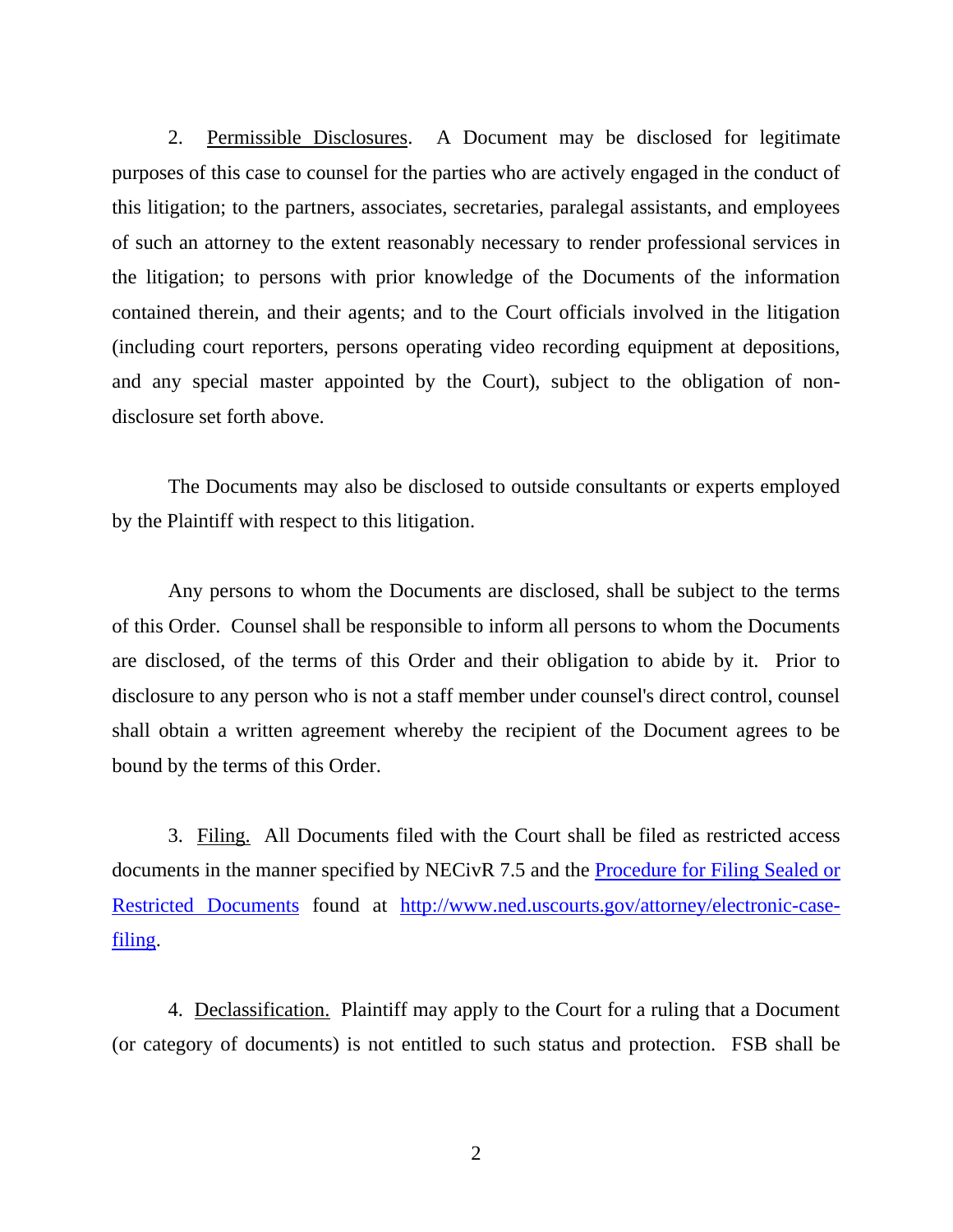given notice of the application and an opportunity to respond. The Document will retain confidential status until the Court rules otherwise.

5. Use of Documents in Depositions. A deponent may during the deposition be shown, and examined about, the Documents. However, Deponents shall not retain or copy portions of the transcript of their depositions that contain or make reference to the Documents. Documents disclosed in depositions, shall not be a public record and counsel shall be responsible for informing the court reporter to place such documents under seal and to inform the deponent that such information is confidential.

6. Use of Documents at Trial. Subject to the Federal Rules of Evidence, the Documents may be offered in evidence at trial or any court hearing, provided that the proponent of the evidence gives reasonable notice to counsel for FSB. FSB may move the Court for an Order that the evidence be received *in camera* or under other conditions to prevent unnecessary disclosure. The Court will then determine whether the proffered evidence should continue to be treated as confidential.

7. Subpoena by Other Courts or Agencies. If another court or an administrative agency subpoenas or orders production of the Documents from Plaintiff, which Plaintiff has obtained under the terms of this Order, Plaintiff shall promptly notify FSB of the pendency of such subpoena or Order.

8. Use. Persons obtaining access to the Documents under this Order shall use the information only for preparation and trial of this litigation (including appeals and retrials), and shall not use such information for any other purpose, including business, governmental, commercial, or administrative or judicial proceedings.

3